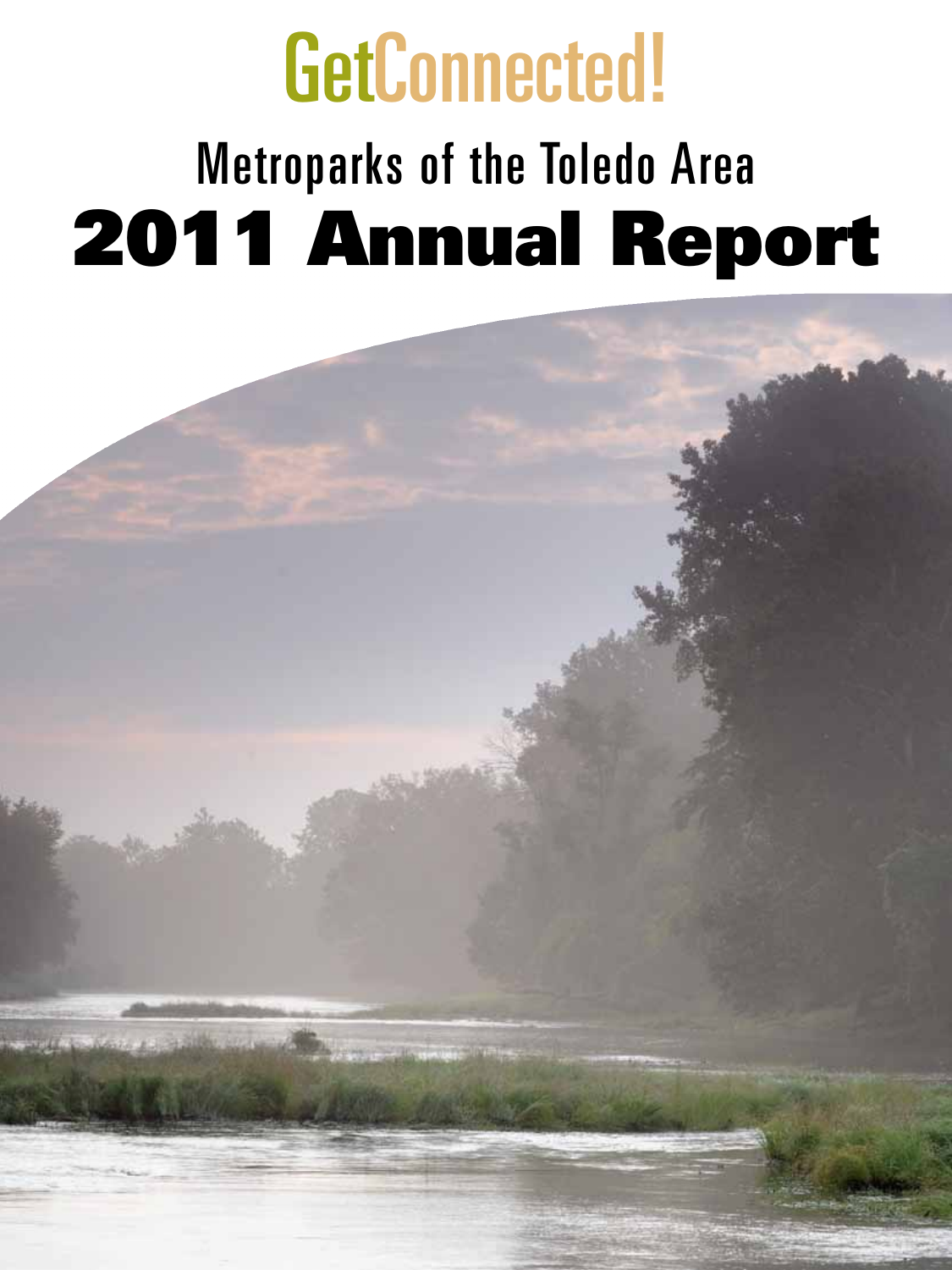



# **and Getting Greener** Green

Being green is an important operating principle for Metroparks. In recent years, the park district's employees have worked to make day-to-day operations increasingly friendly to the environment, with measurable success.

• Electric consumption has been reduced by 25 percent since 2006 through improved operations and employee behavioral changes.

• The operations fleet has been reduced by 31 vehicles, many of which were replaced by electric utility carts. By carefully selecting new vehicles, the average fuel efficiency for the remaining fleet has increased by 3 miles-per-gallon – the equivalent of 7,000 gallons of fuel.

• The annual number of miles driven also has decreased, from 546,849 miles in 2007 to 444,113 miles in 2011. The 120,736-mile reduction equals a savings of approximately 10,000 gallons of fuel. One reason for the

reduction is that rangers now spend a minimum of 45 percent of their shift on foot, bicycle or in an electric cart rather than driving their patrol cars.

• Working with the Lucas County Solid Waste District, Metroparks has established recycling stations at most parks. As a result, the park district recycles five times the amount of refuse that it sends to the landfill.

Metroparks greatest contribution to the local environment, however, is preserving open space. Forested areas absorb carbon dioxide, the No. 1 greenhouse gas that contributes to climate change. Green space offsets CO2 produced by human activity, and provides filtration and increased absorption of stormwater.

Students of Dr. Defne Apul's civil engineering class at the University of Toledo recently measured Metroparks "carbon footprint," or the amount of CO2 produced while operating

the park district. They measured direct and indirect sources, including exhaust from the vehicle fleet, utility consumption and solid waste production, among other things.

The result: the benefit that Metroparks provides to the environment is nine times greater than the carbon footprint produced for park operations.

"Metroparks is currently wearing a size minus-9 shoe," said Joe Fausnaugh, park services manager.

Note: This annual report, Metroparks magazine and other Metroparks publications are printed on recycled paper with biodegradable ink in a printing plant partially powereded by wind.

#### *Electric cart*

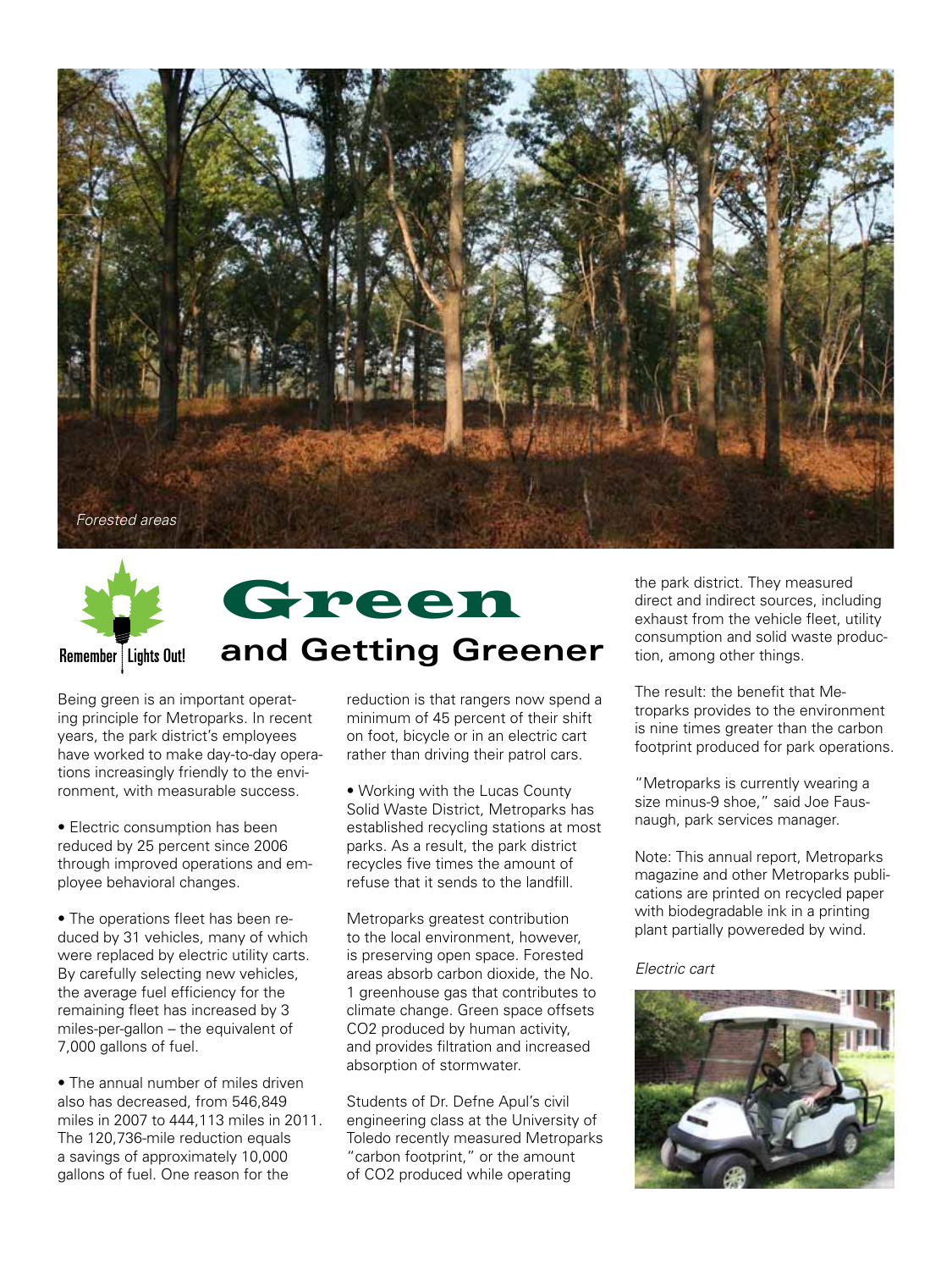# **Connecting With The Land**

#### Land Acquisition

2011 was the ninth year of a 10-year plan to acquire property for future parkland, funded by a 0.3 mill levy and grants from a variety of sources, including the Clean Ohio Fund. Metroparks has acquired 76 percent of the property it set out to acquire. Following are total land purchases to date.

Target area – Acres preserved

#### **Zone** Total

| Oak Openings Corridor         | 1.867 |
|-------------------------------|-------|
| Lake Erie Coastal Zone Area   | 987   |
| Maumee River Corridor/        |       |
| <b>Fallen Timbers</b>         | 101   |
| Swan Creek Corridor/          |       |
| Westside Corridor             | 117   |
| Other: Nona France, Keil Farm | 350   |
| <b>TOTAL</b>                  | 3.422 |
|                               |       |

#### **Highlights**

Metroparks grew by 216 acres in 2011, bringing total land holdings to 11,169 acres.

The Oak Openings Greenway, which will eventually connect the two largest Metroparks, Oaks Openings Preserve and Secor, grew by 144 acres. Land purchases were made using grants of \$151,000 from the Clean Ohio Fund and \$200,000 from the Water Resource Restoration Sponsor Program in partnership with the city of Toledo.

A long-time goal of local organizations to acquire an 11-mile stretch of railroad property known as the Westside Corridor became a reality in 2011. The land was purchased with a \$5.6 million grant from the Federal Highway Administration secured by U.S. Rep. Marcy Kaptur. The corridor connects north and south Toledo and crosses the Maumee River into Wood County, where it connects with the Wood County Park District's Knight Preserve. Metroparks owns the last 1.4 mile stretch of the corridor in Lucas County, from Glanzman Road to the Maumee River. The property includes a railroad bridge over the Anthony Wayne Trail that is scheduled to be demolished and, eventually, replaced.

Metroparks purchased the 30-acre Granger Island in the Maumee River near Waterville, just south of the SR 64 Bridge. The park district owns several islands between Maumee and Waterville.

An additional 27 acres of the Keil Farm property at Reynolds Road and Hill Avenue were acquired with funding from a \$1.08 million grant from the Department of Housing and Urban Development's Economic Development Initiative, secured through Congresswoman Kaptur.

Metroparks also purchased 2.5 acres that are now part of Side Cut in Maumee.

#### Land Management

The goal of land management is to sustain the health and diversity of natural areas. Often, the task is to help nature take its course by removing or mitigating unnatural influences. At Oak Openings, for example, fires started by lightning or native Americans were historically a part of the natural process. Today, prescribed burns controlled by trained professionals simulate this process.

Removing non-native, invasive species that were introduced to local natural areas is another important function of land management. Left unchecked, these outside influences would overtake native species, drastically changing the landscape of northwest Ohio.

In the past few years, the devastating effects of the emerald ash borer, an invasive insect from Asia, has occupied much of the Land Management Department's time. With funding from the American Recovery and Reinvestment Act, the park district has been removing dead ash trees that pose a hazard to people or property.

A June 2010 tornado further complicated land management efforts at Oak Openings by downing or damaging thousands of trees over a 150-acre section of the nearly 4,000 acre preserve. Over the winter, thousands of stumps were removed in the affected area. While tornadoes are natural, there is so little left of the Oak Openings that it is important to manage those lands that remain for their maximum habitat potential.



*Consider making planned giving one of your Metroparks connections.*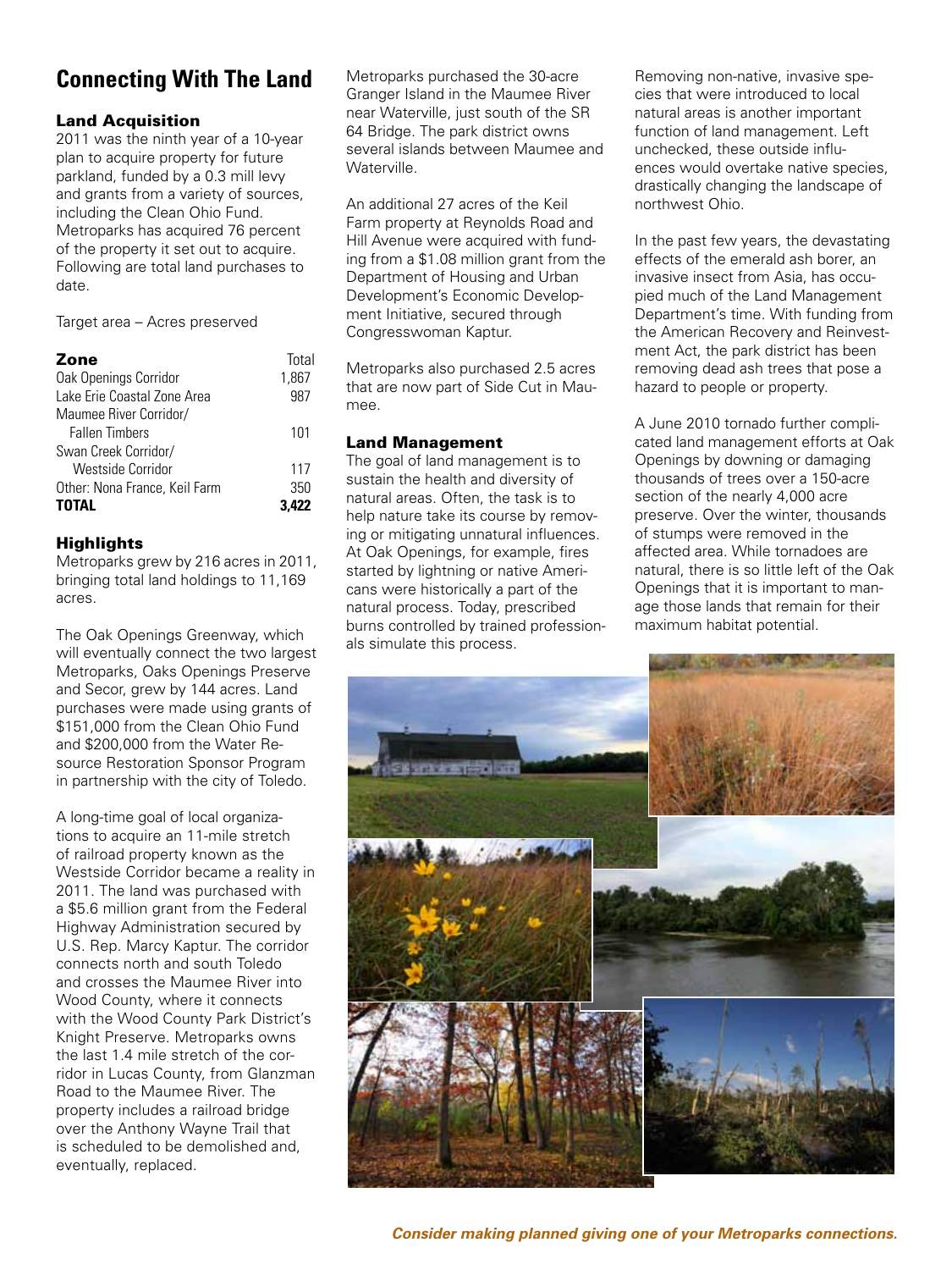

*Nature Camp*

# **Connecting With The Community**

#### Programs And Special Events

Educational programs, special events, attractions and educational outreach are ways Metroparks connects with the community. In 2011, 62,930 people attended programs and special events, including more than 10,800 students in Lucas County schools.

Summer camps provide children with a memorable day or weeklong, nature-based experience. In 2011, 370 children attended a Metroparks camp. New themed camps are added each year, and in 2012, camps are being offered at Oak Openings Preserve as well as Wildwood Preserve, providing additional options for families.

At Providence Metropark, where the Miami & Erie Canal comes to life through interactive living history experiences, about 10,000 people, including students from 52 schools, toured the Isaac Ludwig Mill and/or boarded The Volunteer canal boat for an educational journey back in time.

Nearly 29,000 people visited the Wildwood Manor House for tours or events. Holidays in the Manor House, a Toledo tradition, had a record year with more than 18,000 visitors in eight days.

The National Center for Nature Photography at Secor continues to grow in popularity with well-attended gallery exhibits and opening receptions, as well as capacity attendance at workshops. The Center has also reached into the community with special exhibits at venues such as Main Branch Library in downtown Toledo, One Government Center, Maumee Bay State Park, Magee Marsh State Wildlife Area and The Andersons corporate offices in Maumee.

#### **Volunteers**

More than 3,000 people, including 79 groups, contributed 40,447 volunteer hours in 2011, helping to keep the Metroparks clean, safe and natural. They included individuals, families and organizations such as Adelante, The Latino Resource Center, ZooTeens, The Church of Jesus Christ of Latter Day Saints, the law firm of Spengler Nathanson, First Solar and Lourdes University Women's Basketball Team.

Volunteer Trail Patrol hours continued to increase. More than 200 dedicated volunteers walked the trails and assisted park visitors, contributing over 10,000 hours of volunteer service!

Friends of Pearson, Side Cut and the Lathrop House, as well as the Manor House Volunteers, continued to make significant contributions to their area of interest, including financial or inkind donations and advocacy for their

# **Meet Our Monitors**

You will find Metroparks species monitors in the field installing bluebird boxes, wading into vernal pools or taking stock of plants, raptors or frogs. These volunteers gather data and record observations that help track the health of individual species and habitats.

A long-term butterfly monitoring project, in partnership with the Ohio Division of Wildlife, Ohio Lepidopterists Society and the Cleveland Museum of Natural History, documents long- term trends, which is essential to revealing population declines before their final stages.

Likewise, the breeding raptor research project documents the nesting success and habitat use of all nesting raptor species (hawks and owls) in the Oak Openings Region. Other volunteers monitor rare plants, bats, frogs and cavity-nesting birds.

The Vernal Pool Monitoring Program raises public awareness of the existence of vernal pools and their importance in local biodiversity. It allows people to participate in a field-research based program to learn more about these periodically wet areas that are bursting with living things.

These "citizen science" programs offer an opportunity for nature lovers to become more familiar with the Metroparks while they collect information that will be valuable long-term in making important natural resource management decisions.

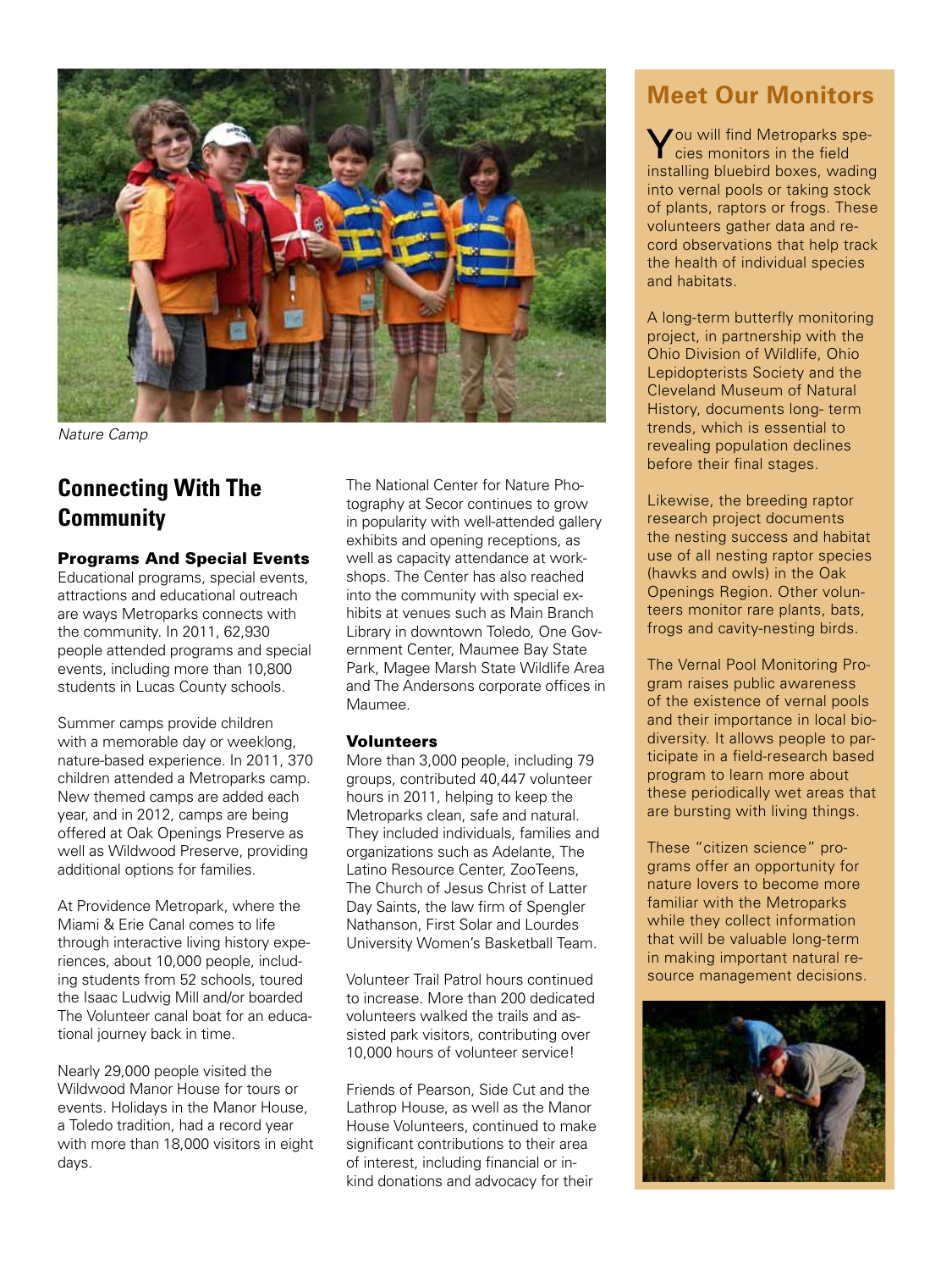

favorite parks and projects. Volunteers in Parks raised money from pancake breakfasts, the Holiday Café and Craft Show and other activities, which goes to support a wide variety of important projects proposed by park district staff.

In a survey, 97 percent of volunteers rated their experience an 8, 9 or 10 on a 10-point scale.

#### Communications

The ability to communicate one-onone with Metroparks nearly any time through social media wasn't possible a few years ago. Today, thousands of people follow the park district on Facebook, Twitter, Pinterest and other social sites. Social media is not only an open forum, but a shared experience. Highlights in nature from the park district's Nature Now blog, pictures submitted by visitors, news (sometimes posted live from events) and even simple updates about the weather can be fodder for discussion.

"Social" is more than a means of communication, it's also an attitude. Metroparks has long embraced twoway communication, listening as well as talking. Community surveys over the phone serve as a barometer of public attitudes about park operations, programming and customer service. Face-to-face interviews with park visitors provide more detailed information about satisfaction with the park system.

Listening also informs *how* Metroparks communicates. New TV commercials that began airing in 2012 on local cable stations reflect the attributes of the parks that visitors said were

important to them. Advertising, as part of a larger communication plan, has been successful in attracting visitors, members, donors and volunteers.

## **Connecting With The Future**

#### Membership and Development

Development funds include memberships, donations of both cash and in-kind services, grants, tributes and bequests. Money from these sources help Metroparks stretch the taxpayer dollars while offering opportunities for individuals and organizations to make a difference in the community by supporting parks and projects that they find meaningful.

Members support a variety of activities through their annual dues. Grants are awarded to projects and programs each year from these funds. In 2011, the number of memberships increased by more than 100 to 2,097. More importantly, 75 percent of members chose to renew their membership – an exceptional retention rate for membership programs.

#### Foundation and Corporate Support

#### **Carson Family Metroparks Fund:**

The Carson family gave combined gifts through the Carson Family Metroparks Fund at the Toledo Community Foundation to restore the formal gardens and landscaping at the Wildwood Manor House.

**BP-Husky Refinery LLC:** Metroparks received a donation of \$25,000 from BP for Pearson playground renovations. The company also has issued a challenge grant to match up to another \$25,000 donated from other organizations to replace equipment at the popular play area.

**France Stone Foundation:** A grant from the France Stone Foundation, a longtime Metroparks supporter, paid for repairs to The Volunteer, the canal boat at Providence Metropark.

**The Andersons:** The Andersons, another longtime supporter, provided program sponsorships to Metroparks

in 2011. Most of Metroparks largest events are made possible in part thanks to The Andersons.

**Tiffany Elise Staelin Fund:** This private family foundation provided a gift to renovate the trailhead area at Wildwood Preserve, behind the Visitors Center. The many improvements to the Visitors Center courtyard made in recent years have been funded thanks in part to the support of the fund.

**Hankison Foundation:** A new Metroparks Gift Giving Catalog was developed in 2011 to provide a menu of options for giving. An undesignated gift from the Hankison Foundation was the first contribution to result from the new catalog.

**Prudence Lamb Trust:** The trust provided funds to enlarge and improve the Lamb Center at Side Cut Metropark. The building is used for special events and meetings, while commemorating the generous, community-minded spirit of Edward and Prudence Lamb.

**Edward Lamb Foundation:** A gift from the Edward Lamb Foundation provided for a new self-guided historical tour at Side Cut Metropark.

#### **The Alfred Wagener Foundation:**

The family foundation, which sponsors an annual golf outing fundraiser, presented a gift of \$6,000 toward the cost of developing a new winter recreation area at Side Cut. The area, which already included a sledding hill opened in 2010 with support of the

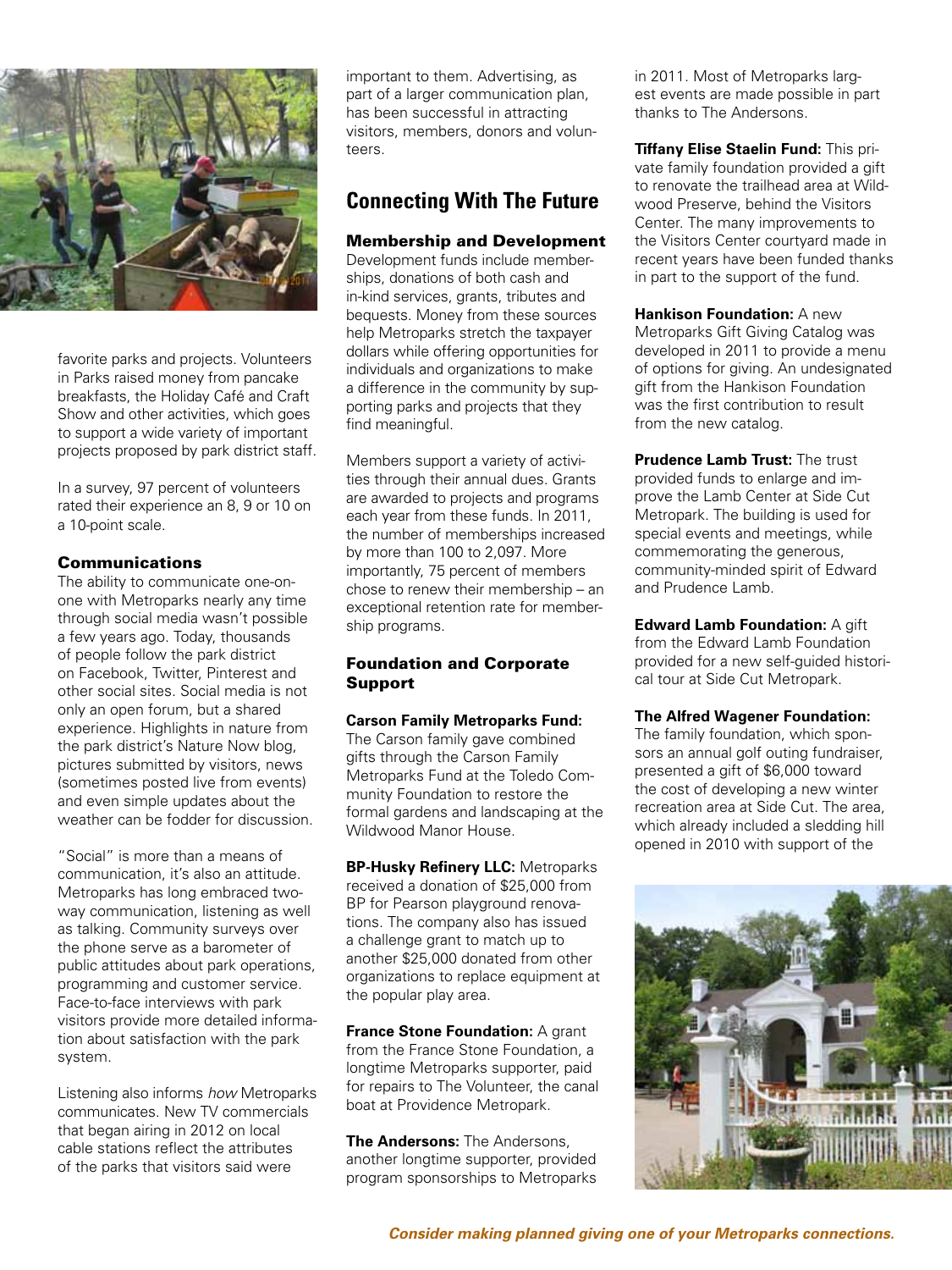

*New playground at Secor Metropark*

Wagener Foundation, now has an ice rink and additional fire pits for warming cold hands and feet.

#### Donations and Bequests

**Alice Rupp**, who died in 2010, was a longtime volunteer at Metroparks with a big heart and a love for nature. Per her wishes, Alice left Metroparks an undesignated gift of \$184,000 to continue to care for the parks where she spent so much of her time.

**Frank and Babs Cubbon** made a private gift to fund a complete renovation to the Walnut Grove playground at Secor Metropark. The couple made the donation in honor of their 63rd wedding anniversary in November.

**Murry Rosenberg** loved animals and gave an unrestricted bequest in the amount \$11,988 to Metroparks.

A \$7,500 gift from the **Maumee Rotary Club** provided electricity to the Rotary Pavilion at Side Cut Metropark to enhance rental opportunities.

#### **Hostelling International-Toledo Area**

**Council** made a generous contribution of \$5,000 for the Trail Endowment Fund. This gift will help support ongoing efforts to improve and maintain trails in all Metroparks.

**Robert and Sarah Brown** gave a generous gift of \$2,900 to support the Fallen Timbers Battlefield.

A private donor gave a gift to support Nature Camp initiatives.

**John and Yolanda Szuch** continued to support the Johlin Cabin at Pearson Metropark.

#### **Grants**

Metroparks received a grant for \$80,000 from the Recreational Trails/ Clean Ohio Trails Fund to support the construction of a restroom facility on the Wabash Cannonball Trail.

#### Customer Service

Demand for rental facilities in the Metroparks is growing, allowing the park district to raise revenue for operations while providing venues for hundreds of memorable, private events each year, including reunions, weddings and other family gatherings. Since the Manor House became available for rent in 2008, weddings and other special events in the house have made a substantial contribution to this important source of funding for the park district.

More than \$222,000 was raised in 2011 from rental fees of Metroparks facilities, including picnic shelters and buildings. The Farmhouse at Wildwood became available to rent for the first time in 2011, and several other facilities were renovated (see the Planning and Construction report).

### **Planning and Construction**

2011 was an exceptionally busy year for construction around the park district, including major renovation projects at four parks.

The bulk of the improvements were at Pearson. Macomber Lodge received a kitchen makeover and a 600 square foot addition to accommodate new restrooms. The Window on Wildlife was renovated at the Packer-Hammersmith Center, where the landscaping and brick plaza area were also improved. The Packer-Hammersmith Center itself is undergoing a major remodeling in 2012. The historical shelter house at the playground and the restroom/concession building known as the Lake Activity Center were also renovated.

The Yager Center at Swan Creek received a makeover. New restrooms, a warming kitchen and exterior concrete and landscaping were completed by spring 2012 and the like-new facility is now available for rental.

The Buehner Center at Oak Openings is the park district's newest rental facility. A major renovation included a 900 square foot addition to accommodate new restrooms, which are accessible from inside and outside the building. An obsolete restroom building nearby was demolished as part of the project. The Buehner Center is now available by reservation.

The charming Lamb Center at Side Cut was also renovated.

*The newly renovated Buehner Center at Oak Openings Preserve*

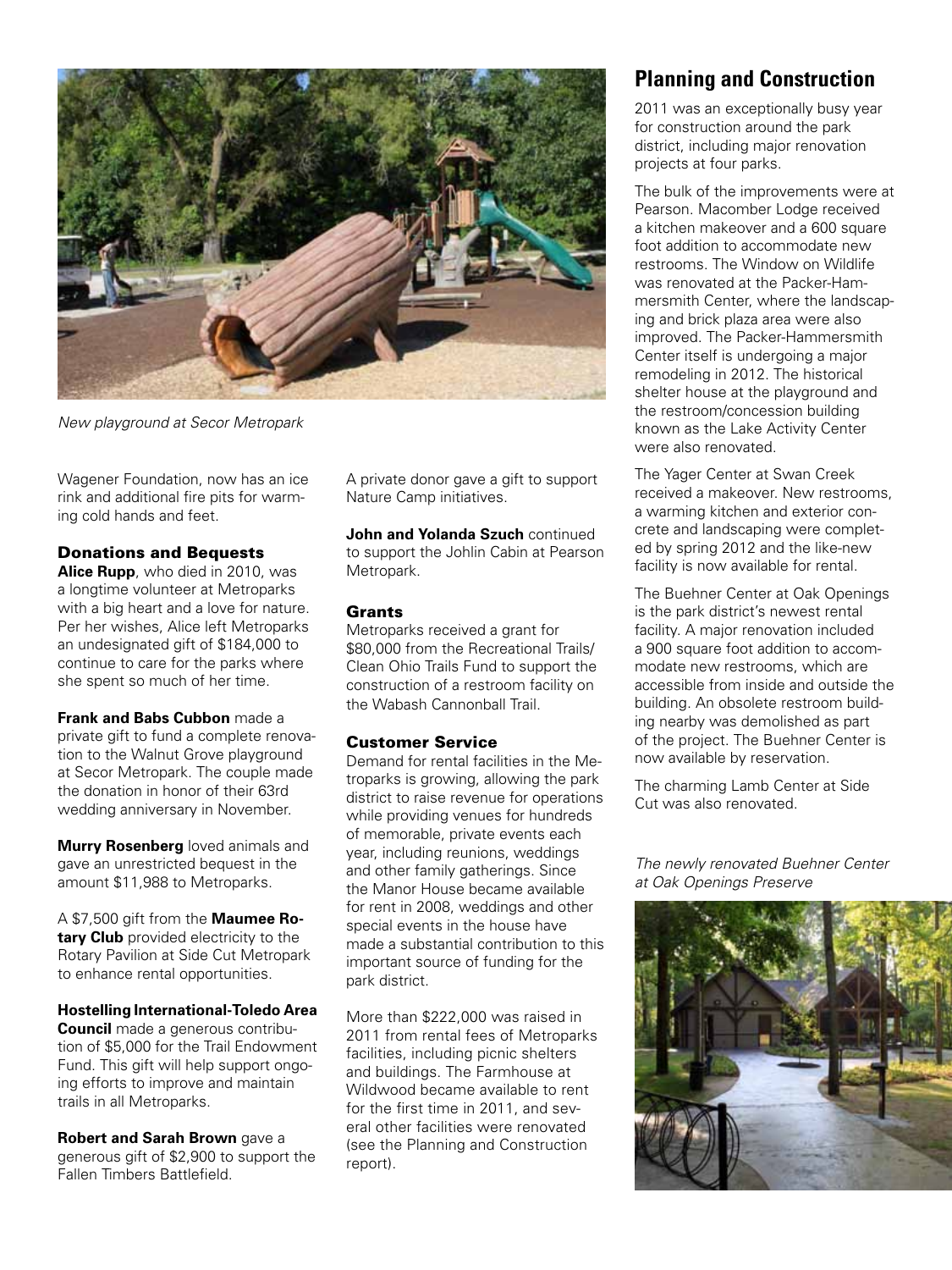Side Cut's popular new winter recreation area, opened in 2010, received additional fire pits and a new ice skating rink.

Metroparks also oversaw construction work at the Lathrop House in Sylvania, where a basement was recreated in preparation for additional work in 2012. The basement, where fleeing slaves received shelter during their journey on the Underground Railroad, will be the focus of interpretive programming at the house when it opens in 2013.

The park district's new roving construction crew completed a long list of other improvements throughout the Metroparks, including a new stairway leading to the boardwalk on the Blue Trail at Wildwood, as well as new benches, handrails, steps and shelter improvements in several parks.

At Secor, a new playground – the first of Metroparks new "signature" playground designs featuring interactive sculpture – is now open at the Walnut Grove picnic area.

Over the winter, crews began installing a new system of trail signage at Wildwood. A new trailhead kiosk, directional signage and 10th-mile markers are now in place at that park, and similar signage will be installed in 2012 at Swan Creek Preserve and along the Towpath Trail connecting Farnsworth, Bend View and Providence Metroparks. New interpretive signs at Wildwood and Side Cut created walking tours of those parks.



# Connect With Your Metroparks



Enjoy them. Protect them.

Let them live forever through your designated or planned gift.

Ask about our gift catalog.

Please contact us at MetroparksToledo.com 419-407-9716.



*Consider making planned giving one of your Metroparks connections.*